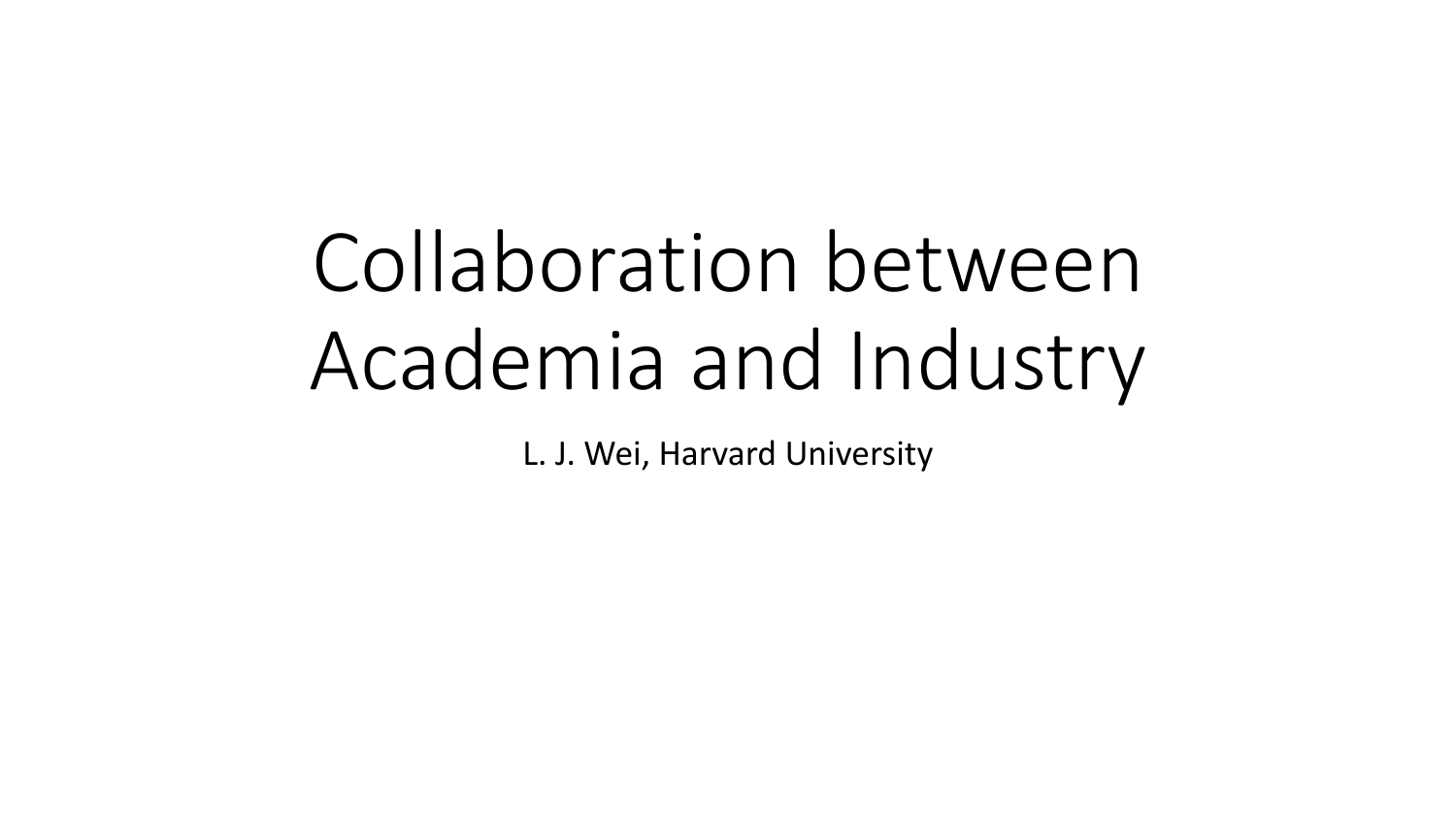# What is "collaboration?"

- Industry has short- and long-term needs (mission-oriented).
- Short-term: How to deal with specific analytic issues from a clinical program?
- Long-term: For example, how to choose "estimand for clinical studies?" The International Council for Harmonisation of Technical Requirements for Pharmaceuticals for Human Use (**ICH-E9**)?
- **Professor Don Berry: Clinical trial methodology research is now led by industry and regulatory agencies. The academia is not a major player anymore.**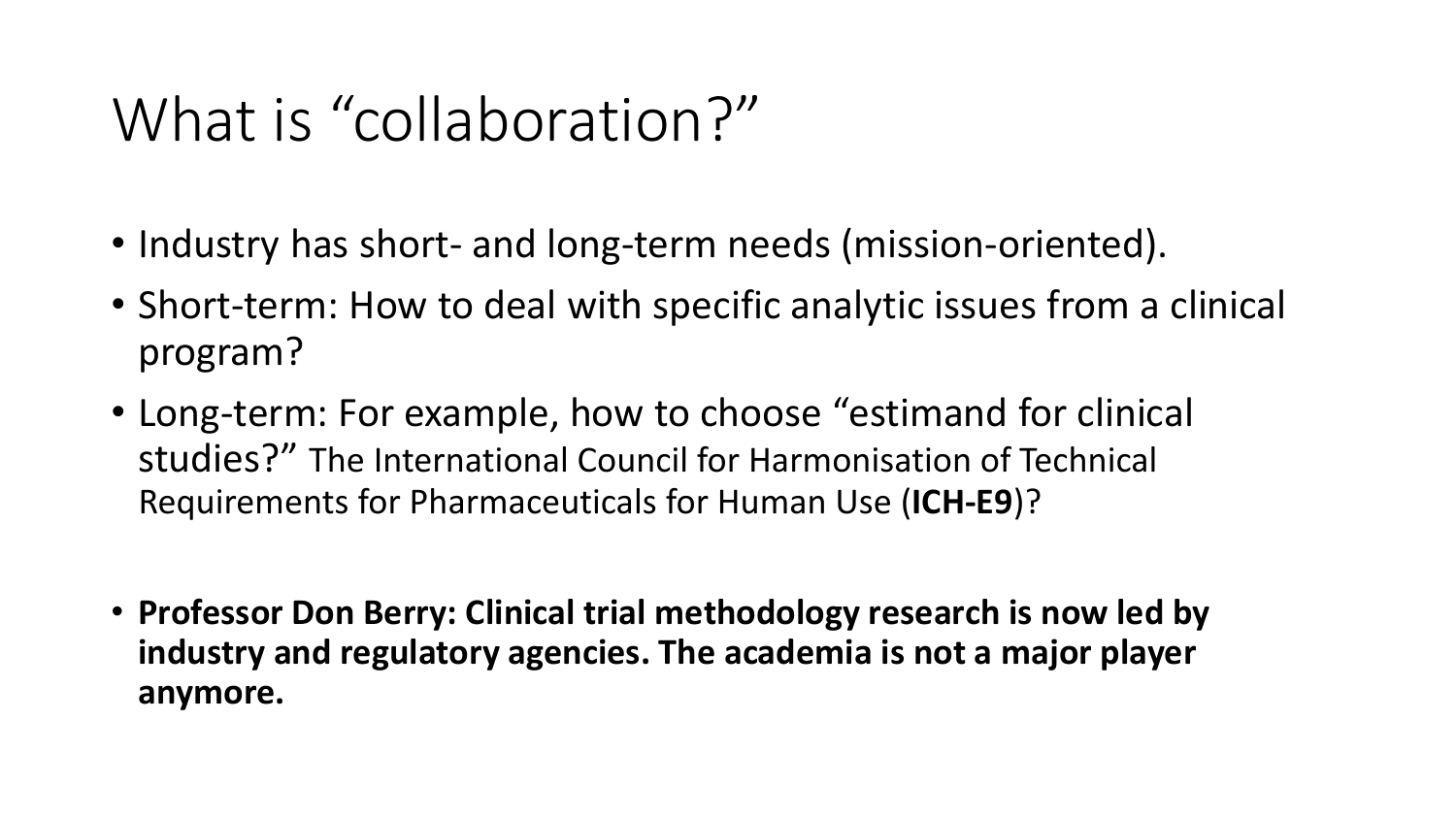# Back in the old days

- Partnership between industry and academia:
- Harvard had quite a few of partnerships: Schering-Plough, Weyth, Pfizer, Alkermes, Merck et al.
- No strings attached (no specific deliverable requirements)
- No more "gifts" from industry to academia
- University has a rigid conflict interest rule about "deliverable"
- It is very difficult to get a "grant" from industry for analytic research.
- US NIH puts more research money on bioinformatics and computation biology, very little on the clinical trial late stage method research.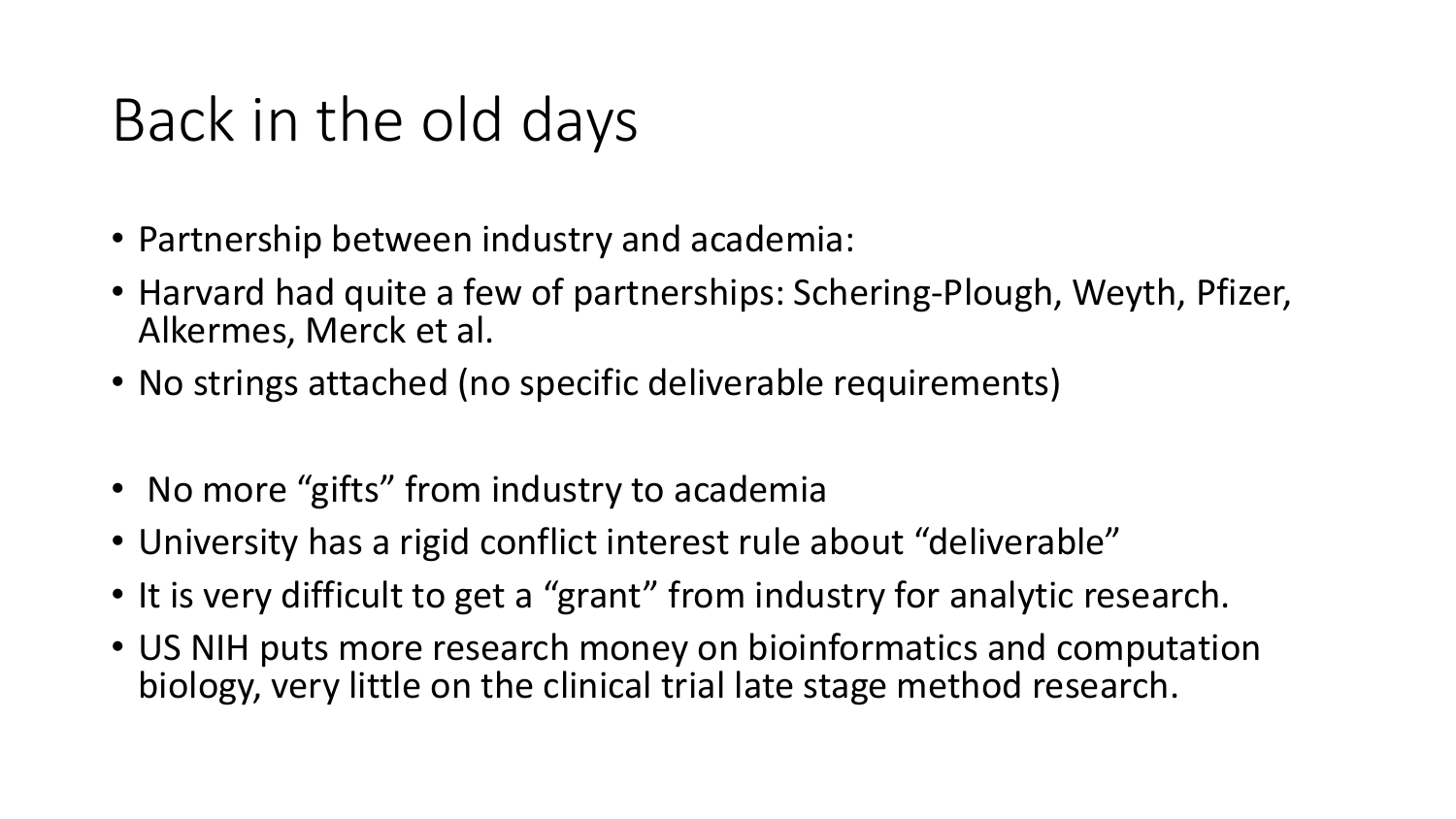# Collaboration via Consultation

- Industry initiates the conversation.
- Most are time sensitive issues, need to solve the problems in a short time period. Generally, university is not interested in such consultation activities.
- The following are examples for aiming relatively long-term projects via personal connections: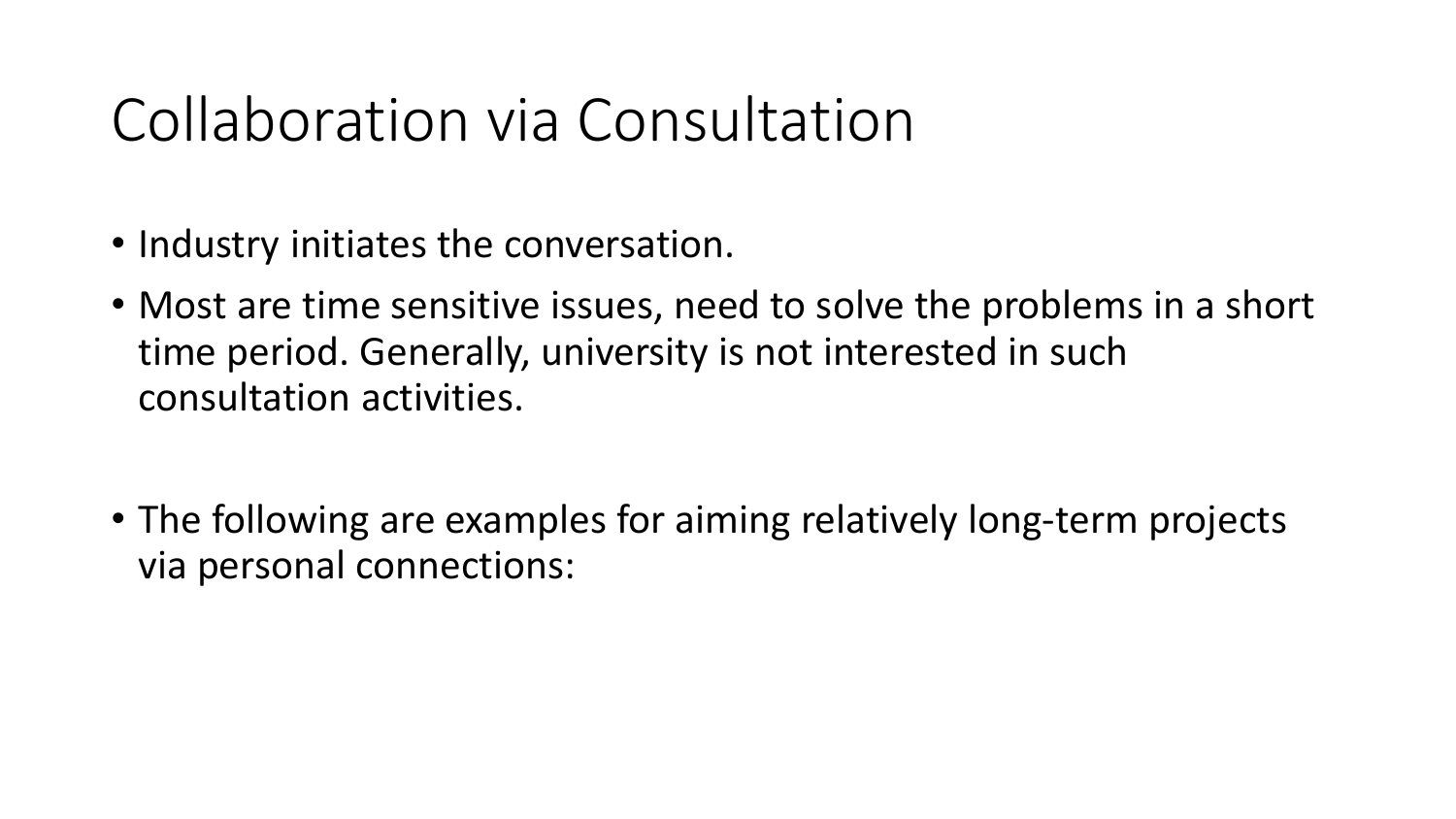# Circulation: Cardiovascular Quality and Outcomes (May 2019)

**Integrating Data From Randomized Controlled Trials and Observational Studies to Assess Survival in Rare Diseases Insights From Pulmonary Arterial Hypertension**

**CONCLUSIONS:** These analyses show that, in a rare disease, real-world observational data can complement randomized controlled trial data to overcome some challenges associated with assessing survival in the setting of a randomized controlled trial.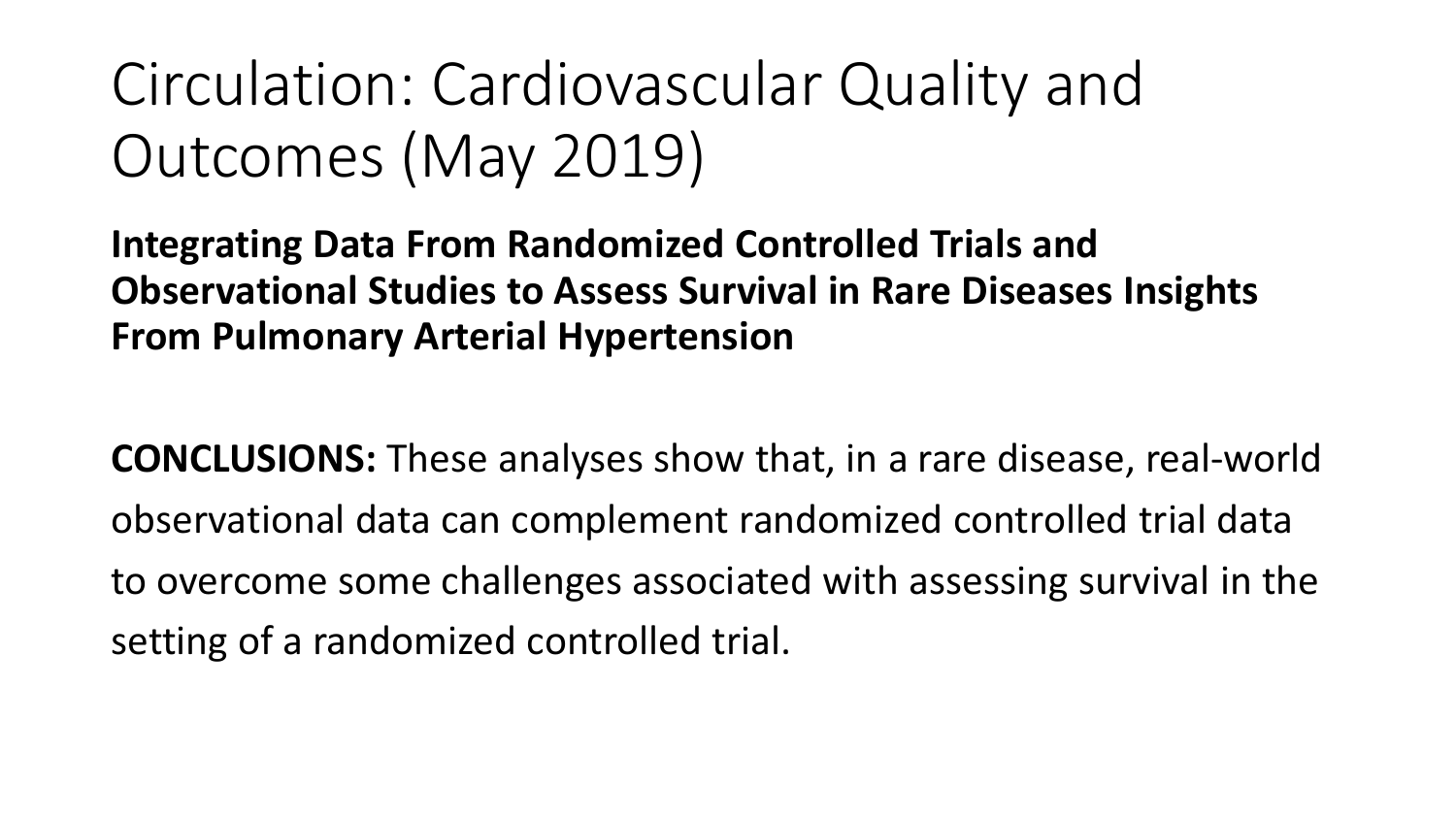### American Heart Journal, Sept 2019

Restricted mean survival time for the analysis of cardiovascular outcome trials assessing non-inferiority: Case studies from antihyperglycemic drug development

Cardiac Safety Research Consortium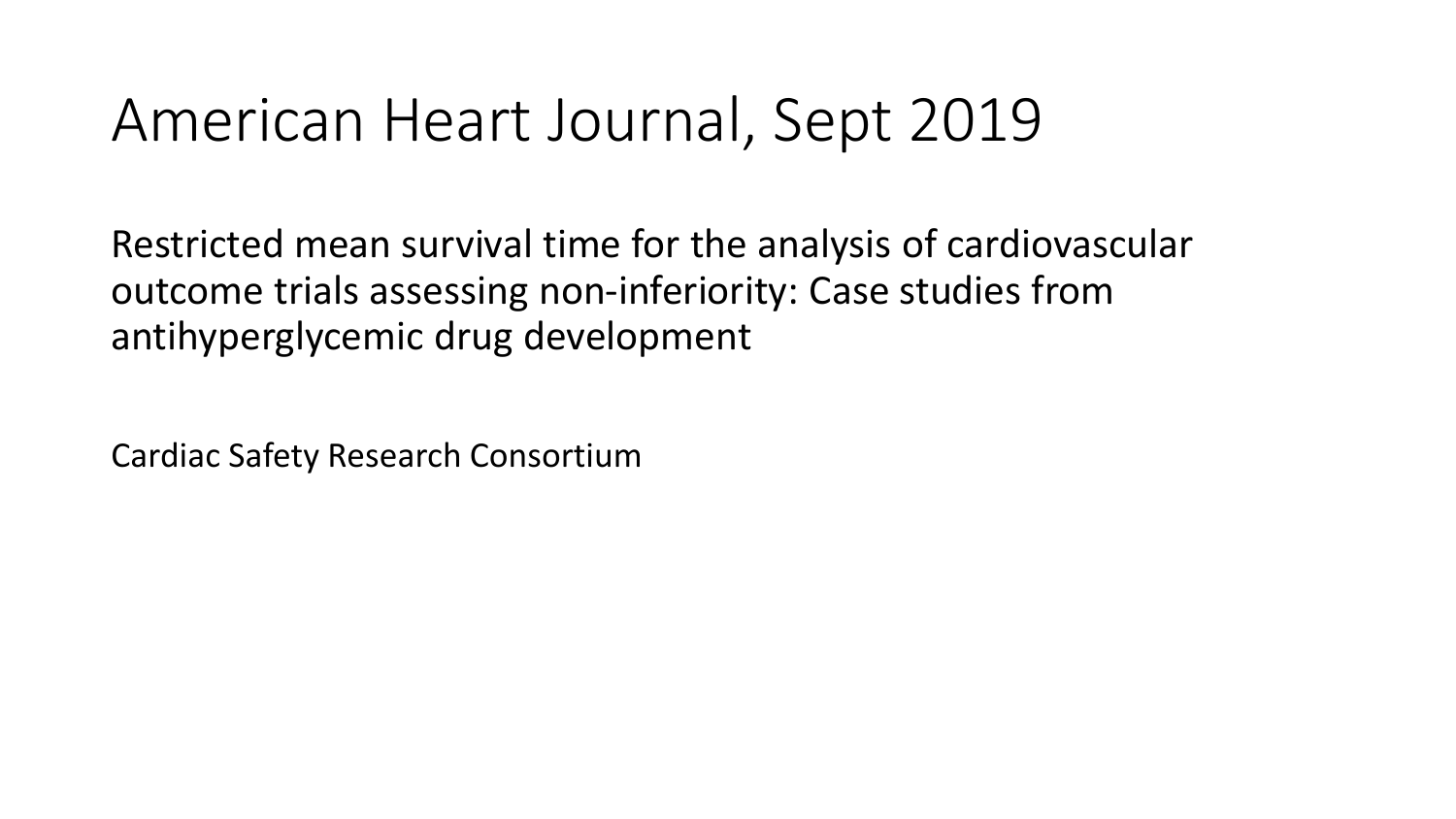## JAMA Oncology, June 2018

**Evaluating Treatment Effect Based on Duration of Response for a Comparative Oncology Study**